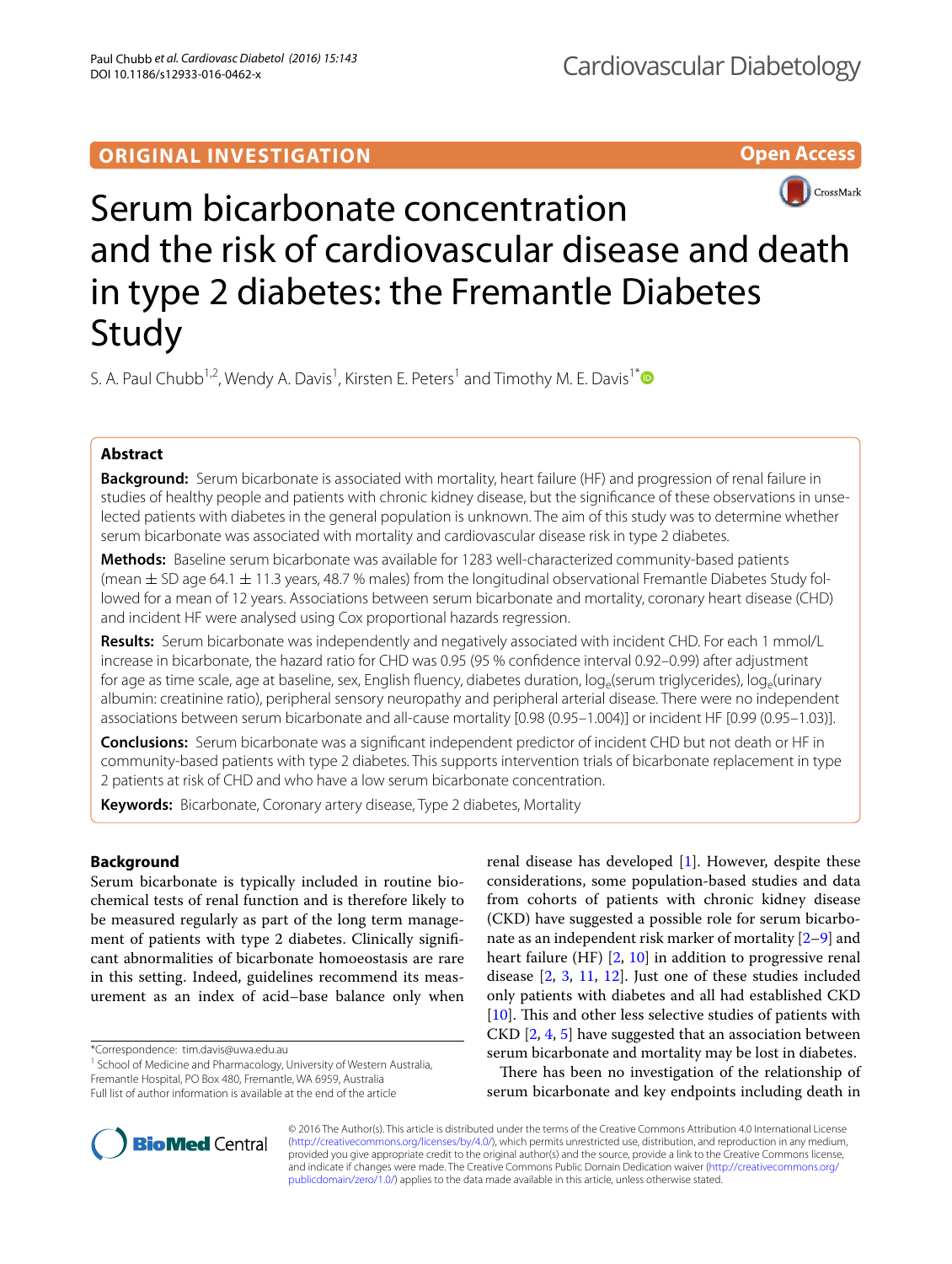unselected community-based patients with diabetes with renal function ranging from normal to end-stage renal disease. Such a study could provide evidence of the utility of a routinely-measured serum bicarbonate as a prognostic indicator that could prompt modification of therapy and thus potentially reduce morbidity and death. We have, therefore, assessed the associations between serum bicarbonate and all-cause mortality, coronary heart disease (CHD) and HF in well characterized representative community-dwelling patients with type 2 diabetes. We hypothesized that serum bicarbonate would have significant independent associations with mortality, CHD and HF in this cohort.

#### **Methods**

#### **Patients, epidemiological setting and approvals**

The Fremantle Diabetes Study (FDS) is a prospective observational study of diabetes in a zip code-defined urban population of approximately 120,000 people living in and around the port city of Fremantle in Western Australia (WA) [[13](#page-9-4)]. The residents of the FDS catchment area appear representative of the general Australian population. Socio-economic data relating to income, employment, housing, transportation and a range of other variables show an average index of relative socioeconomic advantage and disadvantage [[14\]](#page-9-5) of 1033 with a range by zip code of 977-1113, figures similar to the national mean  $\pm$  SD which are set at 1000  $\pm$  100.

All patients with physician diagnosed diabetes living in or near the port city of Fremantle, Western Australia were eligible to take part in the FDS. Of 2258 patients identified between 1993 and 1996, 1426 (63 %) were recruited of whom 1296 (91 %) had type 2 diabetes based on demographic, anthropometric, clinical and laboratory features. Eligible patients who were not recruited were a mean of 1.4 years older than participants, but their sex distribution, diabetes type, and blood glucose-lowering treatment were similar [[13](#page-9-4)]. The FDS was approved by the Fremantle Hospital Human Research Ethics Committee and all patients gave written informed consent.

#### **Clinical methods**

Participants had comprehensive face-to-face assessments at baseline and annually for up to 5 years thereafter [\[13](#page-9-4)]. At each visit, demographic and clinical information including details of other illnesses, were documented, physical examinations and associated investigations were carried out, and fasting samples for biochemical tests were obtained. Micro- and macrovascular complications of diabetes at study entry were identified using standard criteria [\[13](#page-9-4), [15](#page-9-6)], including peripheral sensory neuropathy (a score of >2/8 on the clinical portion of the Michigan Neuropathy Screening Instrument  $[16]$  $[16]$ ), retinopathy

(any grade detected by direct/indirect ophthalmoscopy and/or ophthalmologist assessment), nephropathy (firstmorning urinary albumin: creatinine ratio >3.0 mg/ mmol), renal impairment [by estimated glomerular filtration rate (eGFR) determined using the chronic kidney disease epidemiology collaboration (CKD-EPI) equation [[17\]](#page-9-8)], CHD (self-reported history of myocardial infarction, angina and/or revascularization, or prior hospitalizations for these events), cerebrovascular disease (self-reported stroke/transient ischemic attack or prior hospitalizations for these events), and peripheral arterial disease (ankle:brachial index  $\leq$ 0.90 on either leg or diabetes-related amputation). The Charlson comorbidity index (CCI) was calculated as a measure of chronic disease morbidity after excluding conditions related to diabetes [[18](#page-9-9)].

Endpoints were ascertained from the WA Data Linkage System (WADLS). This includes the Hospital Morbidity Data System which documents all hospitalizations (public or private) in WA since 1970 and all WA death registrations [[19\]](#page-9-10). The WADLS was linked to the FDS database from the beginning of the study until end-December 2012 for deaths and, to ensure complete ascertainment of hospitalizations, to end-June 2012 for incident CHD and HF. Incident CHD was defined as first ever hospitalization for/with CHD or death due to cardiac causes or sudden death between study entry in 1993–96 and end-June 2012. Incident HF was defined as first ever hospitalization for/with HF or death from/with HF between study entry in 1993–96 and end-June 2012.

#### **Biochemical assays**

Morning fasting venous blood samples were collected from each patient, centrifuged promptly and sent for prompt analysis of standard biochemical parameters in a single nationally accredited laboratory. Spot first-morning urine samples were also collected. Serum bicarbonate was analysed by the phospho*enol*pyruvate carboxylase method with between-run imprecision (expressed as coefficient of variation) of 1.9 % at 22.7 mmol/L and 1.1 % at 28.8 mmol/L. Serum potassium, chloride, creatinine, glucose, cholesterol, triglycerides and HDL-cholesterol, as well as urine albumin and creatinine, were measured by standard methods on a Hitachi 911 analyser (Roche Diagnostics Australia, Castle Hill, NSW, Australia). Glycated hemoglobin was estimated by cation-exchange high-performance liquid chromatography using a Mono S HR 5/5 column (Amersham Biosciences, Castle Hill, NSW, Australia) [[20\]](#page-9-11).

#### **Data analysis**

The computer packages IBM SPSS Statistics 22 (IBM Corporation, Armonk, NY, USA) and StataIC 13 (College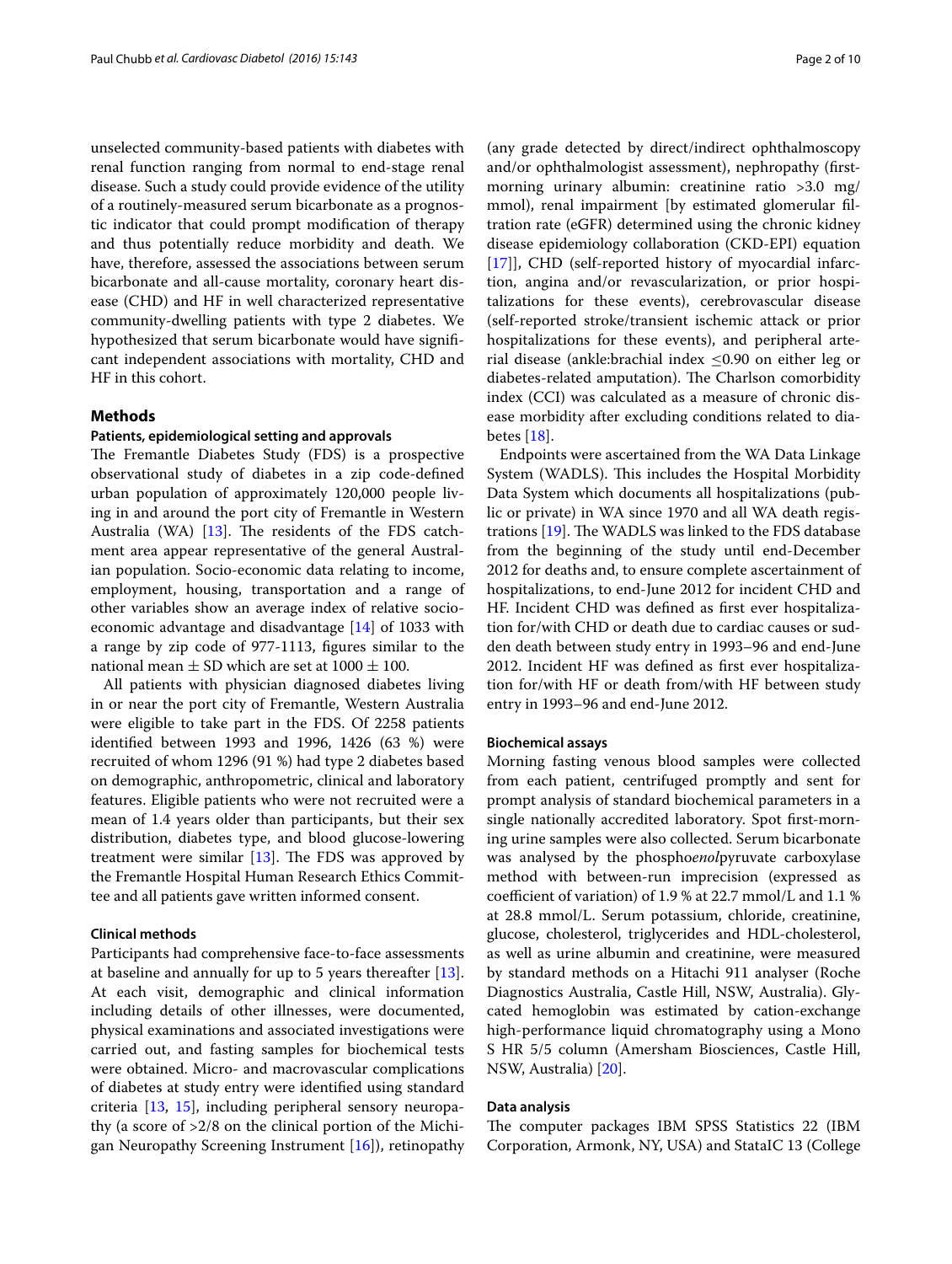Station, TX: StataCorp LP) were used for statistical analysis. Data are presented as proportions, mean  $\pm$  SD, geometric mean (SD range), or, in the case of variables which did not conform to a normal or log-normal distribution, median and [inter-quartile range]. For independent samples, two-way comparisons for proportions were by Fisher's exact test, for normally distributed variables by Student's *t* test, and for non-normally distributed variables by Mann–Whitney *U*-test. Multiple comparisons for proportions were by Fisher's exact test or Chi squared test, for normally distributed variables by ANOVA, and for non-normally distributed variables by Kruskal–Wallis test. For statistically significant trends, pairwise comparisons were adjusted for multiple comparisons using the Bonferroni correction.

Multiple linear regression using stepwise entry was performed ( $P < 0.05$  for entry,  $P > 0.10$  for removal) to identify independent associates of serum bicarbonate at baseline. Clinically or biologically plausible variables with  $P < 0.20$  in bivariate analyses across quintiles of bicarbonate were considered for entry into the model. For analysis of predictors of all-cause death, incident CHD and incident HF in FDS1 type 2 participants, bivariate baseline associates of all-cause death, incident CHD and incident HF were first determined (see Additional file [1](#page-8-5)). Cox proportional hazards modelling, with age as the time scale and left truncation at study entry, employed due to the presence of covariates strongly associated with age [[21\]](#page-9-12), was used to determine independent predictors of all-cause death, incident CHD and incident HF, excluding serum bicarbonate, using interactive forward conditional modelling ( $P < 0.05$  for entry,  $P > 0.10$  for removal) with all clinically plausible variables at  $P < 0.20$  in bivariate analyses considered for entry. After adjustment for the most parsimonious model (see Additional file [2\)](#page-8-6), serum bicarbonate as a continuous variable or as quintiles was entered. Five supplementary analyses were undertaken for each outcome to adjust for a range of variables from none to a fully adjusted model (see Additional file [3](#page-8-7)). Restricted cubic spline modelling with three and four knots was undertaken to confirm the shape of the relationship between serum bicarbonate and incident CHD risk with a reference set at 28 mmol/L, the lowest risk serum bicarbonate quintile.

#### **Results**

#### **Baseline characteristics**

Serum bicarbonate was available for 1283 of the 1296 patients (99.0 %; mean  $\pm$  SD age 64.1  $\pm$  11.3 years, 48.7 % males) with type 2 diabetes in the FDS cohort. Their mean  $\pm$  SD serum bicarbonate was 27  $\pm$  3 mmol/L. The demographic, clinical and biochemical characteristics of patients in each quintile of serum bicarbonate are summarized in Table [1.](#page-3-0) Patients in the upper quintiles were more likely to be older and male, to have been diagnosed with diabetes at an older age, to be taking antihypertensive medications and/or diuretics, and to have a history of peripheral vascular disease or CHD. Patients in the lower quintiles were likely to have higher serum cholesterol and triglycerides, and a higher body mass index. Patients with eGFR <45 mL/min/1.73 m<sup>2</sup> were also more likely to have a serum bicarbonate in the lowest quintile. There was a graded inverse association between serum bicarbonate quintile and serum chloride concentration. In multivariate analysis, a higher serum bicarbonate was significantly associated with male sex, age at diabetes diagnosis, insulin treatment, diuretic therapy and total serum cholesterol, and negatively with being an exsmoker, log<sub>e</sub>(serum triglycerides), serum chloride, CHD and CCI (see Table [2](#page-4-0)).

There were 383 (29.6 %) participants with type 2 diabetes who had a prior history of CHD at study entry and 111 (8.6 %) who had been hospitalized previously for/ with HF. These patients were excluded from the respective analyses of incident CHD and HF.

#### **Serum bicarbonate and mortality**

During a total of 16,769 patient-years (12.9  $\pm$  6.1 years) of follow-up to end-December 2012, 738 (56.9 %) of the cohort died. In unadjusted analysis, patients in the lowest quintile of serum bicarbonate were at a significantly increased risk of death compared to those in the high-est quintile (see Table [3\)](#page-5-0). In the fully adjusted model, patients in the lowest quintile of serum bicarbonate were not at increased risk. There was no significant association between serum bicarbonate analyzed as a continuous variable and mortality in either unadjusted or fully adjusted analyses (Table [3](#page-5-0)).

#### **Serum bicarbonate and coronary heart disease**

During 10,540 patient-years (11.5  $\pm$  6.3 years) of followup to end-June 2012, 365 (39.9 %) of the cohort with no CHD at study entry had a CHD event. In unadjusted analysis, patients with serum bicarbonate  $\leq$ 25 mmol/L were at increased risk of CHD compared to those in the highest quintile (see Table [3](#page-5-0)). After adjustment for the most parsimonious Cox regression model, this result was no longer significant. There was an association between serum bicarbonate as a continuous variable and CHD in unadjusted analysis, and after adjustment this remained significant. The risk of an incident CHD event decreased by 5 % for each 1 mmol/L increase in serum bicarbonate. Restricted cubic spline modeling confirmed that the increase in risk as bicarbonate fell was linear and negative, with no indication of a change in the slope of the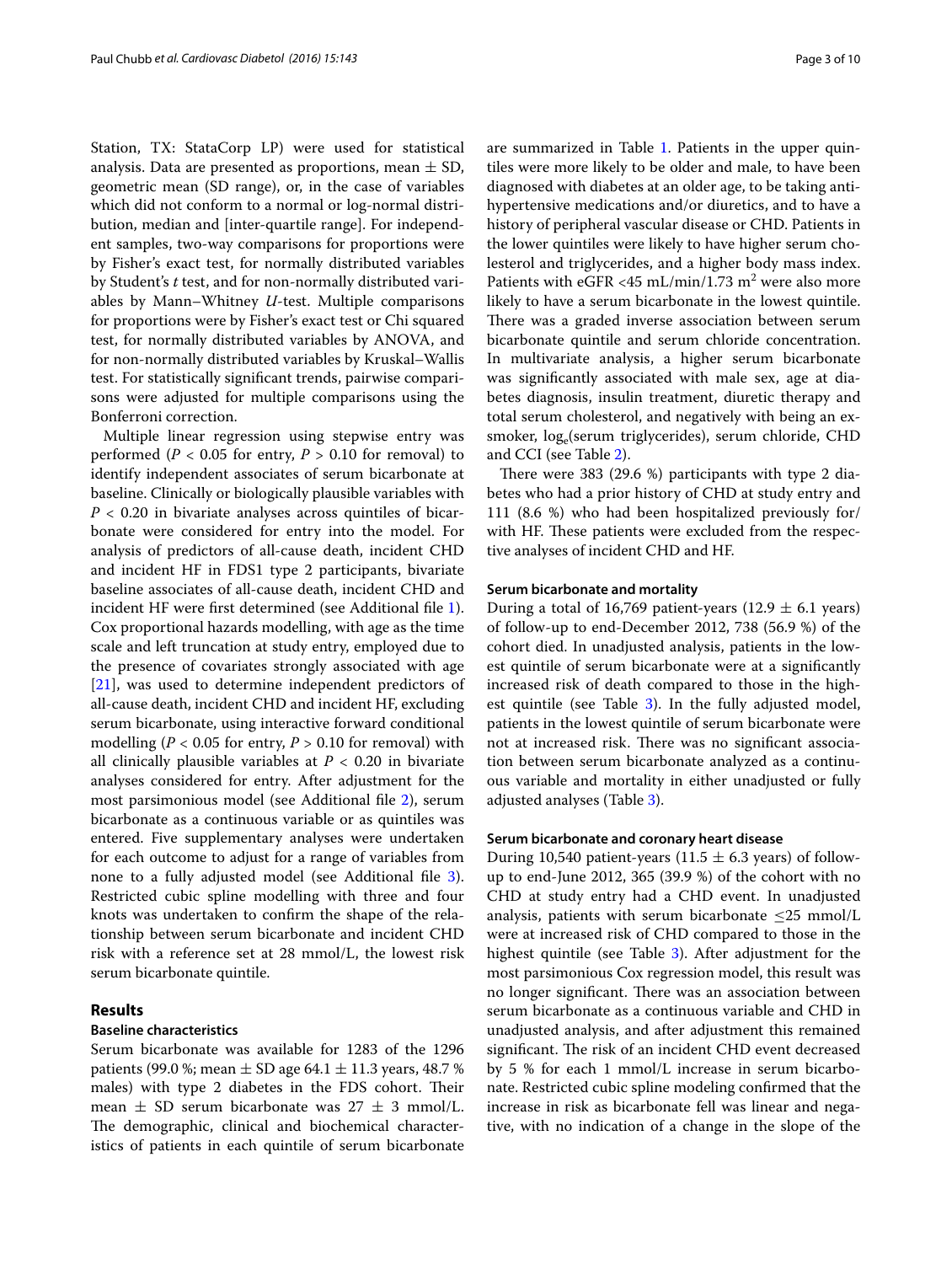|                                             | Serum bicarbonate quintile (mmol/L) |                   |                                      |                                         |                                                         |               |  |
|---------------------------------------------|-------------------------------------|-------------------|--------------------------------------|-----------------------------------------|---------------------------------------------------------|---------------|--|
|                                             | $Q1 \le 23$                         | Q2 24-25          | Q3 26-27                             | Q4 28                                   | $Q5 \geq 29$                                            | P value       |  |
| N(% )                                       | 183 (14.3)                          | 219 (17.1)        | 341 (26.6)                           | 178 (13.9)                              | 362 (28.2)                                              |               |  |
| Age (years)                                 | $61.9 \pm 12.4$                     | $62.6 \pm 12.8$   | $63.2 \pm 10.3$                      | $64.3 \pm 11.0$                         | $66.8 \pm 10.1***$ <sup>+++</sup> $,$ <sup>+++</sup>    | < 0.001       |  |
| Male (%)                                    | 43.7                                | 38.8              | 46.9                                 | $57.3$ <sup><math>+ +</math>†</sup>     | $54.7$ <sup>+++</sup>                                   | < 0.001       |  |
| Ethnic background (%)                       |                                     |                   |                                      |                                         |                                                         | 0.22          |  |
| Anglo-Celt                                  | 65.6                                | 62.6              | 62.2                                 | 60.1                                    | 58.8                                                    |               |  |
| Southern European                           | 11.5                                | 16.0              | 19.4                                 | 20.8                                    | 18.5                                                    |               |  |
| Other European                              | 10.4                                | 7.3               | 6.2                                  | 10.1                                    | 9.4                                                     |               |  |
| Asian                                       | 1.1                                 | 4.1               | 3.2                                  | 3.4                                     | 4.4                                                     |               |  |
| Aboriginal                                  | 3.3                                 | 1.4               | 1.2                                  | 1.7                                     | 0.8                                                     |               |  |
| Mixed/other                                 | 8.2                                 | 8.7               | 7.9                                  | 3.9                                     | 8.0                                                     |               |  |
| Not fluent in English (%)                   | 12.0                                | 12.8              | 17.6                                 | 18.5                                    | 14.7                                                    | 0.24          |  |
| Educated beyond primary school (%)          | 77.3                                | 73.8              | 75.7                                 | 70.5                                    | 72.8                                                    | 0.55          |  |
| Currently married/de facto relationship (%) | 62.8                                | 61.0              | 65.4                                 | 68.5                                    | 69.0                                                    | 0.27          |  |
| Alcohol consumption (standard drinks/day)   | $0 [0 - 0.8]$                       | $0 [0 - 0.3]$     | $0 [0 - 0.8]$                        | 0[0.08]                                 | $0 [0 - 0.8]$                                           | 0.50          |  |
| Smoking status (%)                          |                                     |                   |                                      |                                         |                                                         | 0.034         |  |
| Never                                       | 38.1                                | 47.0              | 48.4                                 | 48.6                                    | 41.2                                                    |               |  |
| Ex-                                         | 38.7                                | 39.6              | 38.3                                 | 39.5                                    | 44.0                                                    |               |  |
| Current                                     | 23.2                                | 13.4              | 13.4                                 | 11.9                                    | 14.8                                                    |               |  |
| Age at diabetes diagnosis (years)           | $56.6 \pm 12.6$                     | $57.0 \pm 12.5$   | $57.2 \pm 10.8$                      | $58.2 \pm 11.3$                         | $59.6 \pm 11.6*$                                        | 0.011         |  |
| Diabetes duration (years)                   | $3.2$ [0.7-8.0]                     | $4.0$ [1.0-8.0]   | $4.0$ [1.0-8.0]                      | 4.0 [1.0-10.0]                          | $4.0$ [1.1-11.0]                                        | 0.19          |  |
| Diabetes treatment (%)                      |                                     |                   |                                      |                                         |                                                         | 0.07          |  |
| Diet                                        | 27.3                                | 28.0              | 33.9                                 | 31.3                                    | 35.1                                                    |               |  |
| Oral glucose-lowering medications (OGLMs)   | 59.0                                | 64.7              | 54.3                                 | 54.5                                    | 51.4                                                    |               |  |
| Insulin $\pm$ OGLMs                         | 13.7                                | 7.3               | 11.8                                 | 14.2                                    | 13.5                                                    |               |  |
| Fasting serum glucose (mmol/L)              | $8.6$ [6.8-11.4]                    | $8.7$ [7.0-11.1]  | 8.3 [6.9-10.8]                       | $8.5$ [6.7-11.0]                        | 8.2 [6.6-10.4]                                          | 0.43          |  |
| $HbA_{1c}$ (%)                              | $7.7$ [6.6-8.9]                     | $7.4 [6.3 - 8.9]$ | $7.4 [6.3 - 8.8]$                    | $7.6$ [6.3-8.9]                         | $7.3$ [6.5-8.8]                                         | 0.90          |  |
| $HbA_{1c}$ (mmol/mol)                       | 61 [49-74]                          | 57 [45-74]        | 57 [45-73]                           | 60 [45-74]                              | 56 [48-73]                                              | 0.90          |  |
| BMI (kg/m <sup>2</sup> )                    | $30.2 \pm 5.7$                      | $30.5 \pm 5.8$    | $29.8 \pm 5.4$                       | $29.6 \pm 5.2$                          | $28.5 \pm 5.1^{***,\dagger \dagger \dagger,\,\ddagger}$ | < 0.001       |  |
| Systolic blood pressure (mm Hg)             | $150\pm26$                          | $149 \pm 25$      | $151 \pm 24$                         | $149 \pm 24$                            | $152 \pm 22$                                            | 0.32          |  |
|                                             |                                     |                   |                                      |                                         |                                                         |               |  |
| Diastolic blood pressure (mm Hg)            | $81 \pm 12$<br>48.1                 | 79 ± 12<br>46.6   | $81 \pm 10$<br>51.9                  | $80 \pm 11$<br>42.7                     | $80 \pm 11$<br>$59.1^{+, ###}$                          | 0.19<br>0.002 |  |
| Antihypertensive medications (%)            | 14.8                                | 16.0              | 16.7                                 | 21.9                                    | 31.2***********                                         |               |  |
| Diuretic therapy (%)                        |                                     |                   |                                      |                                         |                                                         | < 0.001       |  |
| Serum potassium (mmol/L)                    | $4.5 \pm 0.4$                       | $4.5 \pm 0.4$     | $4.5 \pm 0.4$<br>$103 \pm 3***^{++}$ | $4.5 \pm 0.4$<br>$102 \pm 2***^{+11,+}$ | $4.4 \pm 0.5$<br>$101 \pm 3***$ <sup>++++++++++</sup>   | 0.19          |  |
| Serum chloride (mmol/L)                     | $105 \pm 3$                         | $104 \pm 3***$    |                                      |                                         |                                                         | < 0.001       |  |
| Total serum cholesterol (mmol/L)            | $5.6\pm1.5$                         | $5.5\pm1.1$       | $5.5\pm1.0$                          | $5.5\pm1.1$                             | $5.3 \pm 1.0^{*}$                                       | 0.044         |  |
| Serum HDL-cholesterol (mmol/L)              | $1.04 \pm 0.30$                     | $1.02 \pm 0.31$   | $1.08 \pm 0.33$                      | $1.06 \pm 0.33$                         | $1.07 \pm 0.33$                                         | 0.21          |  |
| Serum triglycerides (mmol/L)                | $2.2(1.2-4.1)$                      | $2.1(1.2-3.5)$    | $1.9(1.1 - 3.2)$                     | $1.8(1.0-3.1)$                          | $1.7(1.1-2.8)$ *** <sup>1†</sup>                        | < 0.001       |  |
| Lipid-modifying treatment (%)               | 15.3                                | 9.6               | 11.7                                 | 7.9                                     | 8.6                                                     | 0.11          |  |
| Aspirin therapy (% ≥75 mg/day)              | 18.6                                | 21.9              | 20.9                                 | 19.7                                    | 25.5                                                    | 0.35          |  |
| Urinary albumin: creatinine ratio (mg/mmol) | $3.3(0.6 - 17.7)$                   | $3.3(0.8 - 13.9)$ | $2.9(0.7 - 11.4)$                    | $3.0(0.7 - 14.0)$                       | $3.1(0.7-13.5)$                                         | 0.86          |  |
| eGFR (CKD-EPI) category (%)                 |                                     |                   | $\ast$                               | $\ast$                                  | $***$                                                   | < 0.001       |  |
| $\geq$ 90 mL/min/1.73 m <sup>2</sup>        | 24.6                                | 26.0              | 26.2                                 | 21.9                                    | 16.0                                                    |               |  |
| 60-89 mL/min/1.73 m <sup>2</sup>            | 44.8                                | 51.1              | 54.1                                 | 55.6                                    | 56.9                                                    |               |  |
| 45-59 mL/min/1.73 m <sup>2</sup>            | 14.2                                | 16.9              | 13.8                                 | 17.4                                    | 19.9                                                    |               |  |
| 30-44 mL/min/1.73 m <sup>2</sup>            | 9.8                                 | 4.6               | 4.4                                  | 4.5                                     | 6.4                                                     |               |  |
| <30 mL/min/1.73 m <sup>2</sup>              | 6.6                                 | 1.4               | 1.5                                  | 0.6                                     | 0.8                                                     |               |  |
| Peripheral sensory neuropathy (%)           | 26.7                                | 34.6              | 27.6                                 | 33.3                                    | 32.9                                                    | 0.24          |  |

<span id="page-3-0"></span>**Table 1 Baseline characteristics of patients with type 2 diabetes in the Fremantle Diabetes Study categorized by quintile of serum bicarbonate**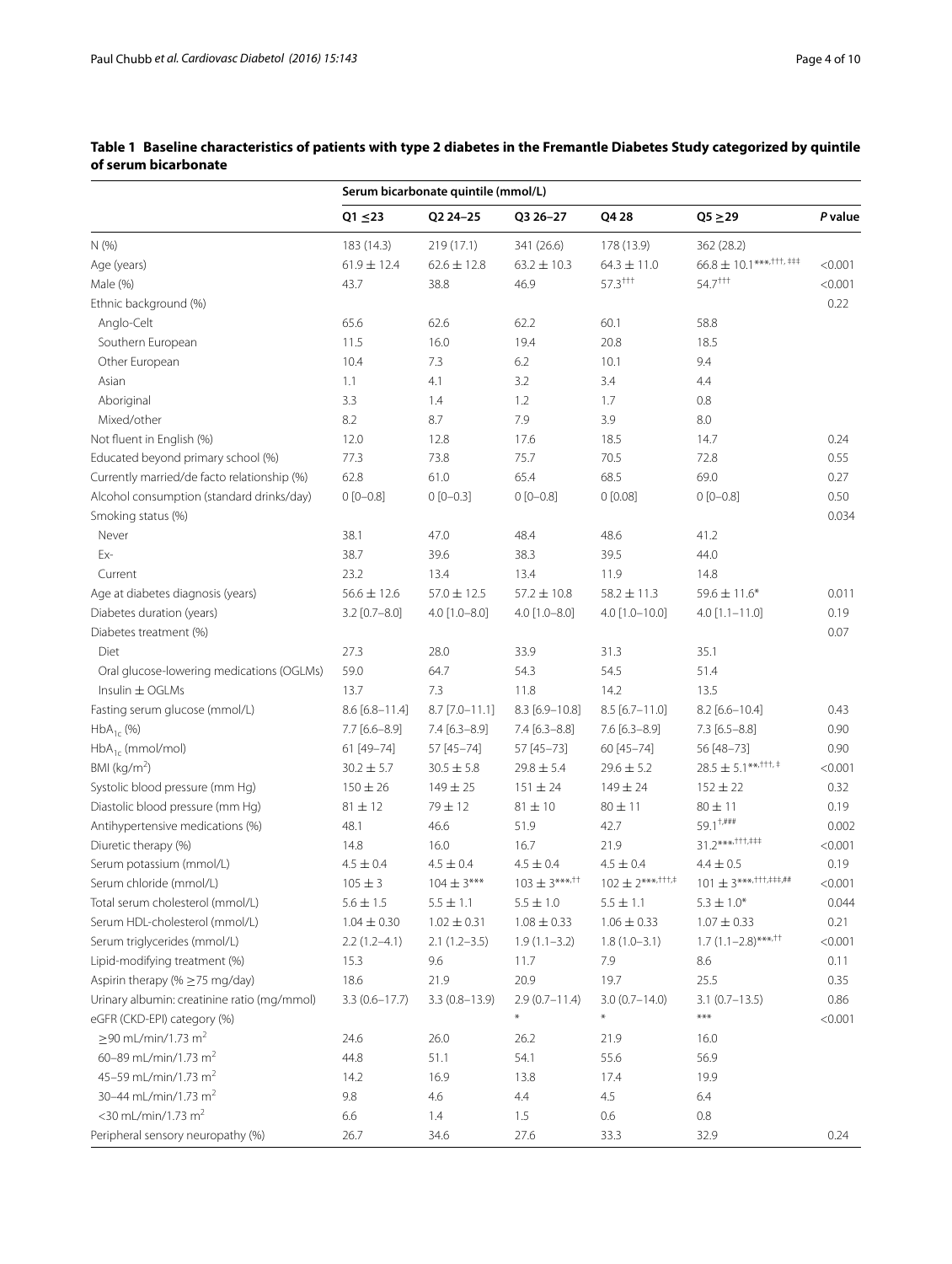#### **Table 1 continued**

|                                 | Serum bicarbonate quintile (mmol/L) |            |            |       |                     |         |
|---------------------------------|-------------------------------------|------------|------------|-------|---------------------|---------|
|                                 | $Q1 \le 23$                         | 02 24 - 25 | 03 26 - 27 | Q4 28 | Q5 > 29             | P value |
| Peripheral arterial disease (%) | 28.5                                | 26.2       | 27.1       | 25.1  | 35.7                | 0.041   |
| Coronary heart disease (%)      | 26.2                                | 29.7       | 27.3       | 22.5  | $36.5$ <sup>#</sup> | 0.007   |
| Cerebrovascular disease (%)     | 9.3                                 | 8.2        | 9.7        | 6.2   | 13.8                | 0.06    |
| Charlson comorbidity index (%)  |                                     |            |            |       |                     | 0.06    |
| $\Omega$                        | 71.6                                | 71.7       | 74.2       | 79.2  | 64.9                |         |
| $1 - 2$                         | 21.3                                | 21.9       | 20.2       | 17.4  | 26.8                |         |
| >3                              | 7.1                                 | 6.4        | 5.6        | 3.4   | 8.3                 |         |

<sup>\*</sup> *P* < 0.05

 $**$  *P* < 0.01 \*\*\* *P* < 0.001 vs Q1

 $p < 0.05$ 

†† *P* < 0.01

††† *P* < 0.001 vs Q2

 $p < 0.05$ 

‡‡ *P* < 0.01

‡‡‡ *P* < 0.001 vs Q3

# *P* < 0.05

### *P* < 0.001 vs Q3—pairwise comparisons adjusted for multiple comparisons using the Bonferroni correction

<span id="page-4-0"></span>**Table 2 Multiple linear regression model of independent associates of baseline serum bicarbonate in patients with type 2 diabetes**

|                                                                                    | Coefficient | P value |
|------------------------------------------------------------------------------------|-------------|---------|
| Male                                                                               | 0.97        | < 0.001 |
| Ex-smoker                                                                          | $-0.35$     | 0.038   |
| Age at diagnosis (increase of 1 year)                                              | 0.02        | 0.007   |
| Insulin therapy                                                                    | 0.87        | 0.001   |
| Diuretic therapy                                                                   | 0.50        | 0.023   |
| Total serum cholesterol (per 1 mmol/L increase)                                    | 0.22        | 0.006   |
| $\text{Log}_{\alpha}(\text{serum triglycerides})$ (per increase of 1) <sup>a</sup> | $-0.59$     | < 0.001 |
| Serum chloride (per 1 mmol/L increase)                                             | $-0.20$     | < 0.001 |
| Coronary heart disease                                                             | $-0.39$     | 0.045   |
| Charlson comorbidity index <sup>b</sup>                                            |             |         |
| 0 (reference)                                                                      | 0           |         |
| $1$ or $2$                                                                         | $-0.42$     | 0.049   |
| >3                                                                                 | $-1.06$     | 0.006   |

<sup>a</sup> A 2.72-fold increase in serum triglycerides corresponds to an increase of 1 in log<sub>e</sub>(serum triglycerides)

b In the previous 5 years, excluding diabetes and its complications

relationship at higher bicarbonate concentrations (see Fig. [1\)](#page-5-1).

#### **Serum bicarbonate and heart failure**

During 14,393 patient-years (12.1  $\pm$  6.2 years) of follow-up to end-June 2012, 377 (31.8 %) participants with T2DM with no HF at study entry, suffered incident HF. Patients in the lowest quintile of serum bicarbonate were at increased risk of a congestive heart failure event in unadjusted analysis, but again, after adjustment for relevant covariates, this association was non-significant (see Table [3\)](#page-5-0). When analysed as a continuous variable, serum bicarbonate was associated with incident HF events in unadjusted analysis, but this relationship was no longer significant after adjustment.

#### **Alternative multivariable analyses**

Associations between serum bicarbonate and mortality, CHD and HF were re-examined using a pre-defined set of co-variates applied in a step-wise manner rather than the most-parsimonious models described above (see Additional file [3](#page-8-7)). There was no change in the outcomes.

#### **Discussion**

In our community-based representative patients with type 2 diabetes, there was a significant independent inverse association between baseline serum bicarbonate and the risk of incident CHD in patients without a history CHD at baseline. Patients in the lowest quintiles of serum bicarbonate were at increased risk of death and incident HF, but adjustment for clinically relevant covariates in the most parsimonious models rendered both these associations non-significant. These results indicate that serum bicarbonate is a significant predictor of incident CHD in type 2 diabetes, but that it acts as a

<sup>##</sup> *P* < 0.01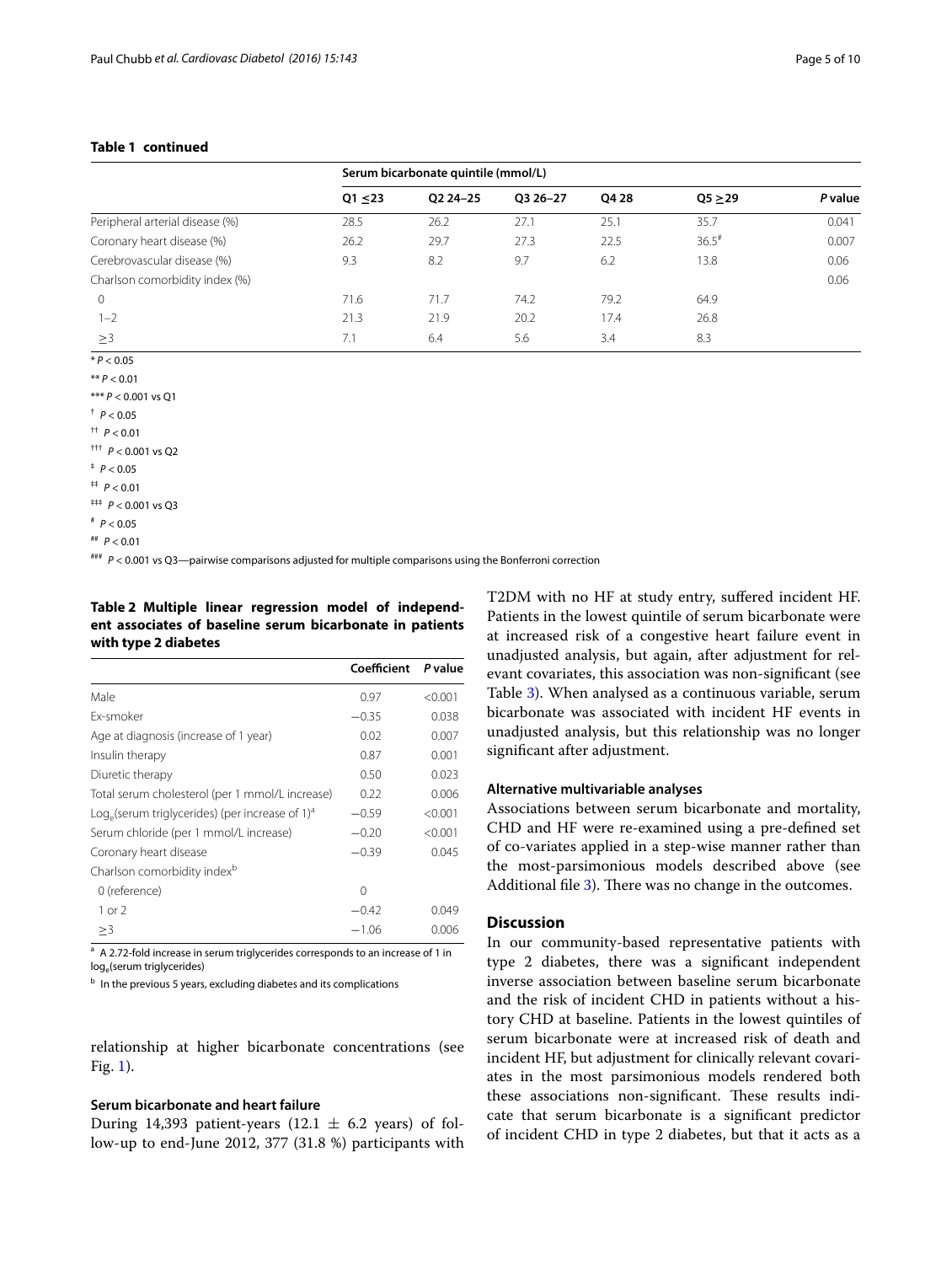|                        | Serum bicarbonate quintile (mmol/L) |                     |                     |                     |                  |                      |  |  |
|------------------------|-------------------------------------|---------------------|---------------------|---------------------|------------------|----------------------|--|--|
|                        | $Q1 \le 23$                         | Q2 24-25            | Q3 26-27            | Q4 28               | Q5 > 29          | All increase of 1    |  |  |
| All-cause mortality    |                                     |                     |                     |                     |                  |                      |  |  |
| Number                 | 183                                 | 219                 | 341                 | 178                 | 362              | $1283^{\circ}$       |  |  |
| Number of events (%)   | 104 (56.8)                          | 122(55.7)           | 182 (53.4)          | 97 (54.5)           | 227(62.7)        | 732 (57.1)           |  |  |
| Unadjusted             | $1.27(1.004 - 1.60)$                | $1.07(0.86 - 1.33)$ | $1.02(0.84 - 1.24)$ | $1.01(0.80 - 1.29)$ | 1.00 (reference) | $0.98(0.96 - 1.004)$ |  |  |
| Adjusted <sup>b</sup>  | $1.25(0.96 - 1.63)$                 | $1.07(0.83 - 1.38)$ | $1.04(0.83 - 1.29)$ | $1.10(0.84 - 1.43)$ | 1.00 (reference) | $0.98(0.95 - 1.004)$ |  |  |
| Coronary heart disease |                                     |                     |                     |                     |                  |                      |  |  |
| Number                 | 135                                 | 154                 | 248                 | 138                 | 230              | 905 <sup>c</sup>     |  |  |
| Number of events (%)   | 59 (43.7)                           | 70 (45.5)           | 93 (37.5)           | 50(36.2)            | 89 (38.7)        | 361 (39.9)           |  |  |
| Unadjusted             | $1.58(1.14 - 2.20)$                 | $1.53(1.12 - 2.10)$ | $1.14(0.86 - 1.53)$ | $0.97(0.68 - 1.37)$ | 1.00 (reference) | $0.94(0.91 - 0.97)$  |  |  |
| Adjusted <sup>d</sup>  | 1.39 (0.97-1.98)                    | $1.23(0.88 - 1.72)$ | $0.97(0.71 - 1.31)$ | $0.92(0.64 - 1.32)$ | 1.00 (reference) | $0.95(0.92 - 0.99)$  |  |  |
| Heart failure          |                                     |                     |                     |                     |                  |                      |  |  |
| Number                 | 172                                 | 200                 | 325                 | 167                 | 310              | $1174^e$             |  |  |
| Number of events (%)   | 66 (38.4)                           | 58 (29.0)           | 98 (30.2)           | 44(26.3)            | 108 (34.8)       | 374 (31.9)           |  |  |
| Unadjusted             | $1.54(1.13 - 2.09)$                 | $1.04(0.76 - 1.43)$ | $1.05(0.80 - 1.38)$ | $0.81(0.57 - 1.15)$ | 1.00 (reference) | $0.95(0.92 - 0.98)$  |  |  |
| Adjusted <sup>t</sup>  | $1.08(0.76 - 1.53)$                 | $0.82(0.58 - 1.16)$ | $0.90(0.67 - 1.21)$ | $0.77(0.52 - 1.13)$ | 1.00 (reference) | $0.99(0.95 - 1.03)$  |  |  |

<span id="page-5-0"></span>**Table 3 Hazard ratio (95 % CI) of serum bicarbonate concentration as quintiles and as a continuous variable for all-cause mortality, incident coronary heart disease and incident heart failure in patients with type 2 diabetes unadjusted or adjusted for the respective most parsimonious Cox proportional hazards models**

<sup>a</sup> 13 participants had missing serum bicarbonate

<sup>b</sup> Adjusted for age as time scale, age at baseline, sex, Aboriginal, current smoking status, any exercise in the past 2 weeks, ACE-inhibitor use, diuretic use, diabetes duration, on lipid-modifying medication, log<sub>e</sub>(urinary albumin:creatinine ratio), retinopathy, peripheral sensory neuropathy, peripheral arterial disease, coronary heart disease, comorbidities (Charlson Comorbidity Index excluding diabetes and its complications)

<sup>c</sup> 383 had a history of CHD at baseline, 8 had missing serum bicarbonate

 $d$  Adjusted for age as time scale, age at baseline, sex, not fluent in English, diabetes duration, log<sub>e</sub>(serum triglycerides), log<sub>e</sub>(urinary albumin:creatinine ratio), peripheral sensory neuropathy, peripheral arterial disease

<sup>e</sup> 111 had a history of HF at baseline, 11 had missing serum bicarbonate

 $f$  Adjusted for age as time scale, age at baseline, currently married/de facto relationship, any exercise in the past 2 weeks, on digoxin, log<sub>e</sub>(urinary albumin:creatinine ratio), eGFR (CKD-EPI)  $\geq$ 90 or <30 mL/min/1.73 m<sup>2</sup>, retinopathy, peripheral sensory neuropathy, coronary heart disease, cerebrovascular disease, schizophrenia



<span id="page-5-1"></span>**Fig. 1** Relationship between serum bicarbonate and risk of incident coronary heart disease in patients with type 2 diabetes without CHD at baseline shown by restricted cubic spline modeling (*solid line* with reference 28 mmol/L and the optimum 3 knots) and 95 % confidence intervals (*dashed lines*) after adjustment for age as time scale, age at baseline, sex, fluency in English, diabetes duration, log<sub>e</sub>(serum triglycerides), log<sub>e</sub>(urinary albumin: creatinine ratio), peripheral sensory neuropathy and peripheral arterial disease

surrogate for other pathological processes underlying HF and all-cause mortality.

We observed an increased risk of all-cause mortality in those with serum bicarbonate ≤23 mmol/L compared to those in the highest quintile in unadjusted analysis during a mean of 12.9 years of follow-up, but this did not remain significant after adjustment for a large range of other explanatory variables. The only other study of the association between serum bicarbonate and mortality exclusively in diabetes involved combined data from patients with CKD who participated in the Reduction of End points in Non-insulin-dependent diabetes with the Angiotensin II Antagonist Losartan (RENAAL) trial or the Irbesartan Diabetic Nephropathy Trial (IDNT) [\[10](#page-9-1)]. There was increased mortality during a median 2.8 years of follow-up in patients with serum bicarbonate in the lowest two quartiles that was no longer significant after full adjustment for other variables including eGFR. Similarly, significant bivariate associations between baseline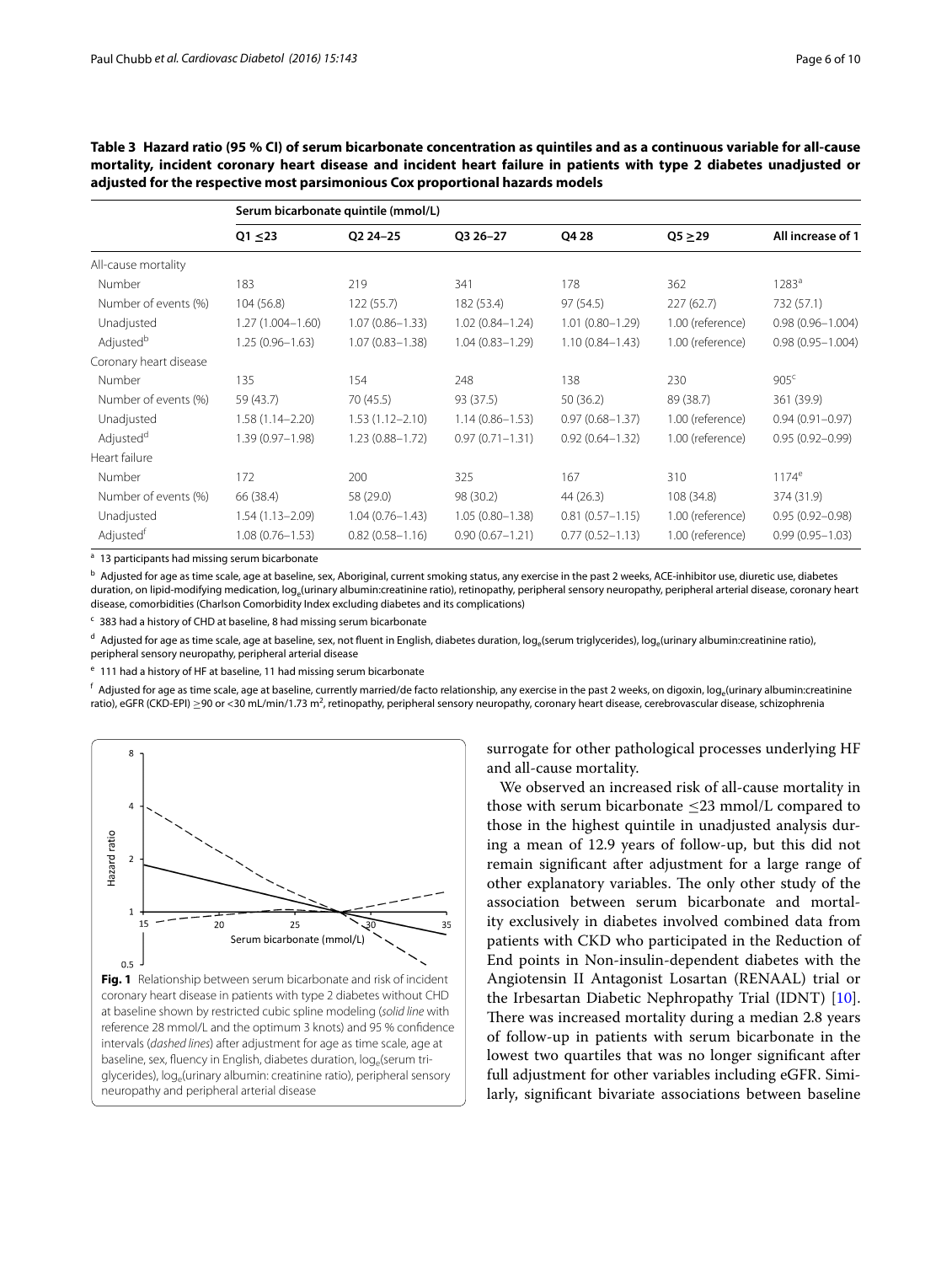bicarbonate and mortality in two other studies of CKD patients from the general population were also no longer present after adjustment [[2,](#page-8-1) [22](#page-9-13)]. Our observations are consistent with these studies in showing no independent association between serum bicarbonate and death.

Other studies in samples of generally healthy subjects and in CKD patients have, by contrast, demonstrated significant and independent associations between serum bicarbonate and all-cause mortality  $[3-8]$  $[3-8]$ . In the Health ABC study of people aged 70–79 years [\[7](#page-8-8)], a baseline arterialized venous blood serum bicarbonate <23.0 mmol/L was independently associated with increased mortality compared to 23.0–27.9 mmol/L. National Health and Nutrition Examination Survey III data from a cohort of 15,836 participants selected to represent the general US population also showed that a low serum bicarbonate (<22 mmol/L) was associated with mortality independently of age, gender, race, eGFR, albuminuria, cardiovascular disease, lung disease, diabetes, hypertension, smoking status, C-reactive protein and estimated protein intake normalized to body weight [\[8](#page-9-14)]. In a Korean study of the health screening records from 31,590 participants, there was an independent increased mortality risk for those with a serum bicarbonate in the lowest compared to the highest quartile [[6\]](#page-8-9). In two clinic-based studies of non-dialysis CKD patients, there was also an independent increased mortality risk for those with low serum bicarbonate concentrations [[4,](#page-8-3) [5](#page-8-4)] in addition to increased mortality in the highest serum bicarbonate category (>32 mmol/L) in one [[5\]](#page-8-4). In a second analysis of the Chronic Renal Insufficiency Cohort (CRIC) study involving CKD patients not on hemodialysis, there was an independent association between a high updated mean serum bicarbonate and mortality, but no independent association for a low serum bicarbonate [\[3](#page-8-2)].

By contrast, three studies of community-based participants and two carried out in clinic-based samples of non-dialysis dependent CKD patients found independent associations between serum bicarbonate and mortality. The apparent discrepancy between studies based on the diabetes status of the participants may relate to the availability of covariates. Factors such as exercise and comorbidity were significantly associated with mortality in the most parsimonious regression model in our study but were typically not available for use in multivariable mortality models in general population studies. Alternatively, it may be that the pathophysiological changes associated with diabetes swamp a potential contribution from serum bicarbonate. This would be consistent with the observation in several studies that, while serum bicarbonate was associated with death in the sample as a whole, there was no such association in the sub-groups of patients with diabetes [\[4](#page-8-3), [5\]](#page-8-4). This finding, the RENAAL/

IDNT study data [\[10](#page-9-1)] and our own observations all suggest that a low serum bicarbonate is not an independent risk factor for all-cause mortality in type 2 diabetes.

In contrast to mortality, we found a significant independent inverse association between serum bicarbonate and first incident CHD event, with a linear 5 % reduction in risk per 1 mmol/L increase in serum bicarbonate. For an FDS patient with serum bicarbonate of 22 mmol/L, the lower limit of the laboratory reference interval, the relative risk of CHD was approximately 25 % greater that of a patient with a serum bicarbonate at the mean concentration in the total sample of 27 mmol/L. Three reports from two other studies have also assessed this association, specifically the combined RENAAL/IDNT study of patients with diabetic nephropathy [[10\]](#page-9-1) and the CRIC study [\[2](#page-8-1), [3](#page-8-2)], but there was no independent association between serum bicarbonate and atherosclerotic events in either study after median durations of follow-up of 2.8, 3.9 and 6 years, respectively. The cardiovascular events in these studies included not only myocardial infarction but also stroke and, in the CRIC cohort, peripheral vascular disease. This heterogeneous endpoint may have masked a specific association between serum bicarbonate and CHD. Furthermore, prior cardiovascular disease was not included as a covariate in the RENAAL/IDNT study [[10](#page-9-1)] and in the earlier CRIC analysis [[2\]](#page-8-1). The longer followup in the present study (with a resultant higher proportion of patients experiencing CHD than in the RENAAL/ IDNT and CRIC studies), the more specific end-point, and our exclusion of patients with prevalent CHD may explain the greater sensitivity of the present study to detect an association between serum bicarbonate and incident CHD risk.

We observed a significant increase in risk of HF in our patients with a serum bicarbonate in the lowest quintile, and a significant inverse association between incident HF and serum bicarbonate when analysed as a continuous variable. However these associations were lost in the fully adjusted model. Of note, however, the lowest risk appeared to be in the 4th rather than the 5th quintile, suggesting the possibility of a U-shaped relationship, although this difference was not significant. In contrast to our observations, two studies have found significant positive associations between measures of serum bicarbonate and incident HF [\[3](#page-8-2), [9\]](#page-9-0). One study found a significant positive association between updated mean bicarbonate and incident HF in patients with CKD, and those with mean bicarbonate >26 mmol/L had an independent 66 % increased risk compared to those with mean bicarbonate of 22–26 mmol/L [\[3](#page-8-2)]. Similarly, a second study found that those in the highest quartile of bicarbonate had an increased risk of HF hospitalization than those in the 3rd quartile after adjustment, but not in the unadjusted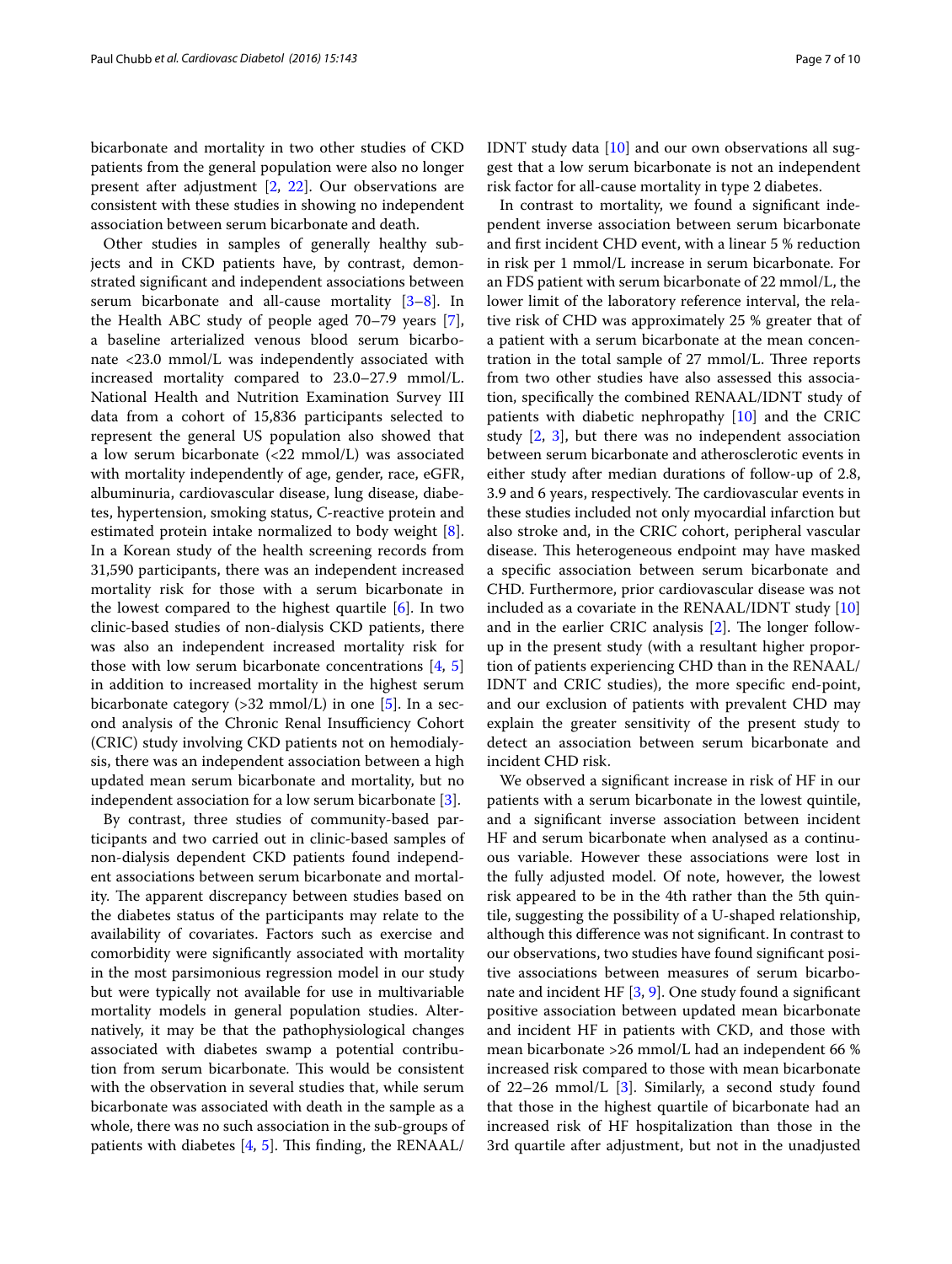model [\[10](#page-9-1)]. In neither study was a low serum bicarbonate associated with incident HF. It may be that there is a difference between the patients in these studies that modulates the association between bicarbonate and HF. For example, the patients in the previous studies [\[3,](#page-8-2) [10](#page-9-1)] had relatively poor renal function compared to those in the present study and the adjustments in previous studies included many variables associated with serum bicarbonate, but they did not include recent exercise and digoxin use which may reflect increased HF risk and which we found to be significant covariates in the most parsimonious model. As noted above, the analysis from the RENAAL/IDNT study did not include adjustments for prevalent cardiovascular and cerebrovascular disease [[10\]](#page-9-1) while the use of updated mean serum bicarbonate may not be directly comparable to baseline serum bicarbonate in an ageing patient [[3\]](#page-8-2). We conclude that serum bicarbonate is not a significant risk factor for HF in community-dwelling patients with type 2 diabetes.

We examined the independent cross-sectional associates of serum bicarbonate to shed light on factors which may be influential and which may need to be considered as covariates in the prospective analyses. Serum chloride was negatively associated, consistent with known mechanisms that maintain electrochemical neutrality and systemic pH. Diuretic therapy was positively associated with serum bicarbonate, probably explained by mild potassium loss and a tendency towards metabolic alkalosis in these patients. The negative association between serum bicarbonate with serum triglycerides may be due to associated higher plasma fatty acid or ketone body concentrations in those with higher serum triglycerides, tending to cause a mild metabolic acidosis. Interestingly, although eGFR category was significantly associated with quintile of serum bicarbonate in univariate analysis (see Table [1](#page-3-0)), it was not associated in the multivariate model. This may reflect a U-shaped relationship between lower bicarbonate category and eGFR, with higher proportions of patients in lower bicarbonate quintiles in both the highest and lowest eGFR categories.

The question arises as to why a low serum bicarbonate appears to be an independent risk factor for CHD in type 2 diabetes. The independent associations between both serum triglycerides and insulin therapy and serum bicarbonate in our cohort suggest a possible relationship between bicarbonate and insulin resistance. Supportive evidence for this possibility comes from two sources. Insulin sensitivity in clamp studies was independently associated with serum bicarbonate and apolipoprotein A1: apolipoprotein B ratio in a sample of CKD patients without diabetes [\[23\]](#page-9-15). Experimental metabolic acidosis in healthy humans in vivo and acidification of the medium in which adipocytes were cultured in vitro leads to reductions in serum adiponectin and adiponectin mRNA production, respectively [[24\]](#page-9-16). Therefore, metabolic acidosis may worsen insulin resistance and thereby increase CHD risk. An alternative explanation may be that the low serum bicarbonate associated with CHD reflects a compensated respiratory alkalosis due to impaired lung function. Type 2 diabetes is associated with a 10–20 % reduction in measures of lung function that was associated with prevalent CHD in a sub-group of FDS patients [[25\]](#page-9-17) while mild respiratory alkalosis has been associated with mortality in a sample of healthy older people [\[7](#page-8-8)]. Nevertheless, in the absence of a measure of systemic pH we are unable to say whether relative acidosis or alkalosis is associated with CHD in our cohort. Further studies are required to determine how serum bicarbonate is associated with CHD in diabetes.

A recent systematic review of the few trials of oral bicarbonate therapy in patients with CKD confirmed preservation of renal function and reduced incidence of progression to renal replacement therapy in bicarbonatetreated patients, and recommended that large, well-controlled trials of bicarbonate treatment should be carried out [\[26](#page-9-18)]. Although some guidelines for CKD management include oral alkalinization therapy for selected patients, current US and Australian guidelines for prevention and management of CKD in type 2 diabetes do not recommend bicarbonate therapy [[1,](#page-8-0) [27\]](#page-9-19). Our observation of an independent association between serum bicarbonate and CHD risk adds impetus to calls for high quality trials of bicarbonate therapy with mortality and cardiovascular end-points, as well as renal outcomes [[28,](#page-9-20) [29\]](#page-9-21). Our data suggest that enrolling those with bicarbonate concentrations  $\leq$ 25 mmol/L would include the majority of patients at increased risk. Until this evidence becomes available, patients with diabetes should be encouraged to follow diets rich in fruit and vegetables as a means of providing alkalinization therapy that is safe and as effective as oral sodium bicarbonate in preserving renal function [\[30\]](#page-9-22). For patients with diabetes who have a serum bicarbonate <22 mmol/L, measurement of venous pH to assess acidosis status appears prudent before more definitive alkalinization therapy is suggested.

#### **Limitations of the present study**

Serum bicarbonate concentrations were reported in whole numbers (as is usual laboratory practice) which limited the ability to define exact quintile boundaries. Our analyses were based on a single serum bicarbonate measurement and so the contribution of changes in serum bicarbonate to outcome were not captured. We did not have simultaneous pH measurements to allow us to establish acid–base status. Although we had a wide range of plausible confounding factors available to use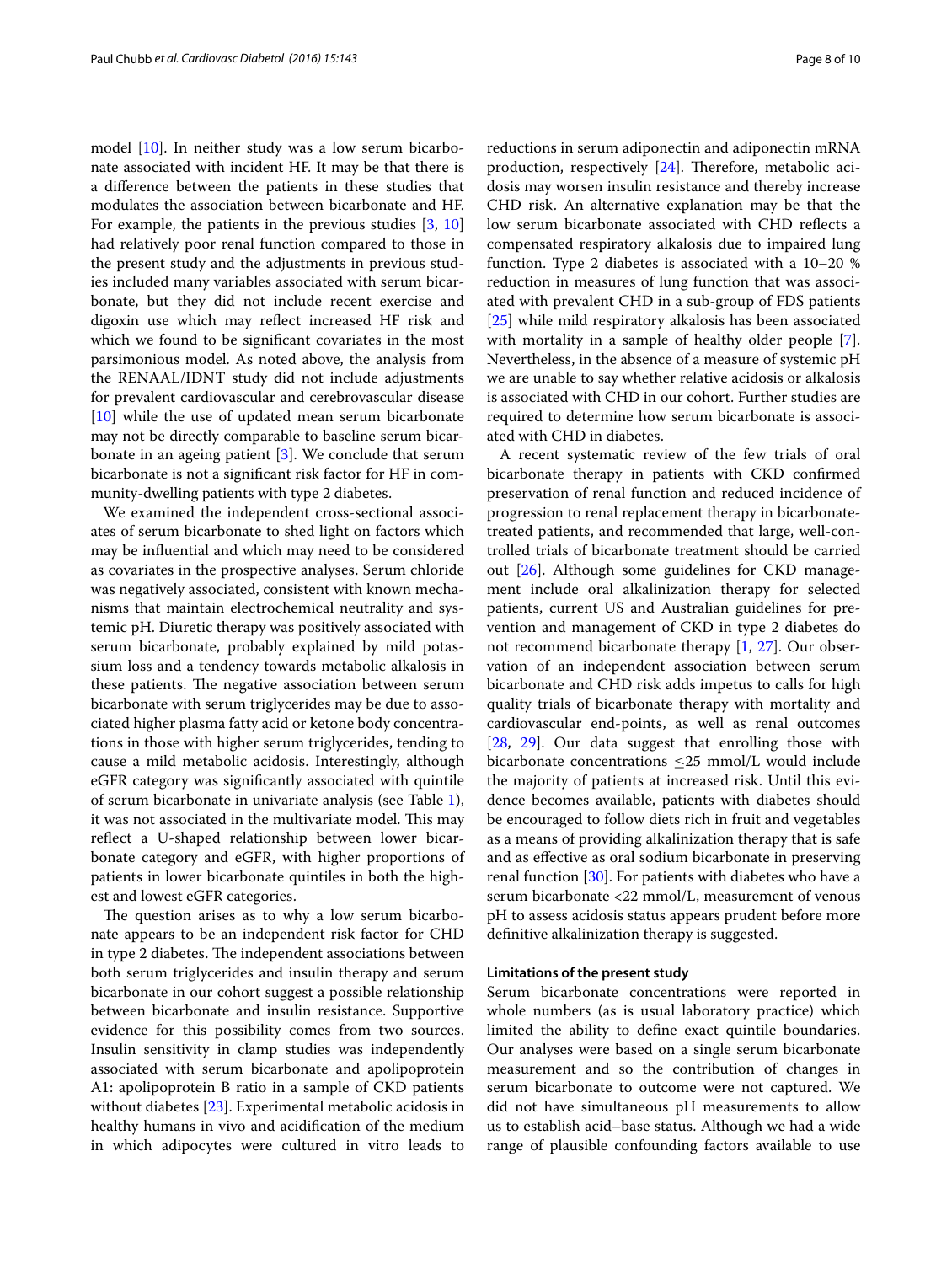as covariates in the multivariable analysis it is possible that residual confounding from some unmeasured factor remained. Our cohort did not have sufficient cases of incident end-stage renal disease to allow a meaningful assessment of this outcome. The strengths of the present study include the long duration of follow-up, the range of covariates available for analysis, and the near complete ascertainment of mortality and other endpoints from active ascertainment and linkage to the WADLS.

#### **Conclusions**

We found a significant inverse and independent association between serum bicarbonate with incident CHD in community-based patients with type 2 diabetes without a previous history of CHD. This observation supports future adequately powered clinical trials of bicarbonate replacement in high risk patients with type 2 diabetes and a low serum bicarbonate, including those with CKD.

#### **Additional files**

<span id="page-8-5"></span>**[Additional file 1: Table S1.](http://dx.doi.org/10.1186/s12933-016-0462-x)** Baseline characteristics by survival of FDS patients to the end of 2012. **Table S2.** Baseline characteristics by incident coronary heart disease (CHD) status by end-June 2012 in FDS patients with type 2 diabetes and no history of CHD. **Table S3.** Baseline characteristics by incident heart failure (HF) status by end-June 2012 in FDS patients with type 2 diabetes and no history of HF.

<span id="page-8-6"></span>**[Additional file 2: Table S4.](http://dx.doi.org/10.1186/s12933-016-0462-x)** Most parsimonious Cox proportional hazards models (excluding serum bicarbonate) of all-cause mortality, incident coronary heart disease (CHD) and incident heart failure (HF) with age as time scale in FDS patients.

<span id="page-8-7"></span>**[Additional file 3: Table S5.](http://dx.doi.org/10.1186/s12933-016-0462-x)** Hazard ratios and cause-specific hazard ratios (95% CI) of serum bicarbonate concentration as quintiles and as a continuous variable for all-cause mortality, incident coronary heart disease and incident heart failure in patients with type 2 diabetes with age as time scale. (A) unadjusted; (B) adjusted for age and sex; (C) adjusted for (B) plus Aboriginal, current smoking status, any exercise in the past two weeks, not fluent in English, currently married/de facto relationship, BMI; (D) adjusted for (C) plus systolic and diastolic blood pressures, HbA1c, total and HDLcholesterol, ln(serum triglycerides); and (E) adjusted for (D) plus ln(urinary albumin:creatinine ratio), eGFR (CKD-EPI) ≥90 or <30 ml/min/1.73m2, retinopathy, peripheral sensory neuropathy, coronary heart disease and cerebrovascular disease.

#### **Abbreviations**

CCI: Charlson comorbidity index; CKD: chronic kidney disease; CKD-EPI: chronic kidney disease epidemiology collaboration; CHD: coronary heart disease; eGFR: estimated glomerular filtration rate; FDS: Fremantle diabetes study; HF: heart failure; IDNT: irbesartan diabetic nephropathy trial; RENAAL: reduction of end points in non-insulin-dependent diabetes with the angiotensin ii antagonist losartan trial; WA: Western Australia; WADLS: Western Australian data linkage system.

#### **Authors' contributions**

SAPC was responsible for all biochemical analyses and produced the first draft of the manuscript. WAD performed all statistical analyses, and reviewed and edited the manuscript. KEP assisted with data collection, and reviewed and edited the manuscript. TMED is principal investigator of the FDS, conceived the present sub-study and produced the final version of the manuscript. All authors read and approved the final manuscript.

#### **Author details**

School of Medicine and Pharmacology, University of Western Australia, Fremantle Hospital, PO Box 480, Fremantle, WA 6959, Australia.<sup>2</sup> PathWest Laboratory Medicine WA, Fiona Stanley Hospital, Murdoch, WA, Australia.

#### **Acknowledgements**

We are grateful to FDS staff for help with collecting and recording clinical information. We thank the Biochemistry Department at Fremantle Hospital and Health Service for performing laboratory tests, and the Diabetic Education, Podiatry and Dietetic Departments for assistance with recruitment of patients. The authors wish to thank the staff at the Western Australian Data Linkage Branch, the Hospital Morbidity Data Collection and Death Registrations.

#### **Competing interests**

The authors declare that they have no competing interests.

#### **Availability of data and material**

Data supporting these findings is held by the Fremantle Diabetes Study Management Group who designed the present analyses. Any external access would need to covered by ethical approval from the South Metropolitan Health Service Human Research Ethics Committee, would be assessed by the Management Group (which includes TMED, WAD and SAPC), and would require a specific Data Transfer Agreement.

#### **Ethics approval and consent to participate**

The FDS was approved by the Fremantle Hospital Human Research Ethics Committee and all patients gave written informed consent.

#### **Funding**

The Fremantle Diabetes Study was supported by the Raine Foundation, University of Western Australia. Data linkage was supported by the Fremantle Hospital Medical Research Foundation. TMED is supported by a National Health and Medical Research Council of Australia Practitioner Fellowship (1058260). These funding bodies had no involvement in the design of the study, in the collection, analysis, and interpretation of data, or in writing the manuscript and the decision to submit for publication.

#### Received: 12 July 2016 Accepted: 29 September 2016 Published online: 06 October 2016

#### **References**

- <span id="page-8-0"></span>1. American Diabetes Association. Microvascular complications and foot care. Diabetes Care. 2016;39(Suppl 1):S72–80.
- <span id="page-8-1"></span>2. Dobre M, Yang W, Chen J, Drawz P, Hamm LL, Horwitz E, Hostetter T, Jaar B, Lora CM, Nessel L, et al. Association of serum bicarbonate with risk of renal and cardiovascular outcomes in CKD: a report from the Chronic Renal Insufficiency Cohort (CRIC) study. Am J Kidney Dis. 2013;62:670–8.
- <span id="page-8-2"></span>3. Dobre M, Yang W, Pan Q, Appel L, Bellovich K, Chen J, Feldman H, Fischer MJ, Ham LL, Hostetter T, et al. Persistent high serum bicarbonate and the risk of heart failure in patients with chronic kidney disease (CKD): a report from the chronic renal insufficiency cohort (CRIC) study. J Am Heart Assoc. 2015;4:e001599.
- <span id="page-8-3"></span>4. Kovesdy CP, Anderson JE, Kalantar-Zadeh K. Association of serum bicarbonate levels with mortality in patients with non-dialysis-dependent CKD. Nephrol Dial Transplant. 2009;24:1232–7.
- <span id="page-8-4"></span>5. Navaneethan SD, Schold JD, Arrigain S, Jolly SE, Wehbe E, Raina R, Simon JF, Srinivas TR, Jain A, Schreiber MJ Jr, et al. Serum bicarbonate and mortality in stage 3 and stage 4 chronic kidney disease. Clin J Am Soc Nephrol. 2011;6:2395–402.
- <span id="page-8-9"></span>6. Park M, Jung SJ, Yoon S, Yun JM, Yoon HJ. Association between the markers of metabolic acid load and higher all-cause and cardiovascular mortality in a general population with preserved renal function. Hypertens Res. 2015;38:433–8.
- <span id="page-8-8"></span>7. Raphael KL, Murphy RA, Shlipak MG, Satterfield S, Huston HK, Sebastian A, Sellmeyer DE, Patel KV, Newman AB, Sarnak MJ, et al. Bicarbonate concentration, acid-base status, and mortality in the health, aging, and body composition study. Clin J Am Soc Nephrol. 2016;11:308–16.